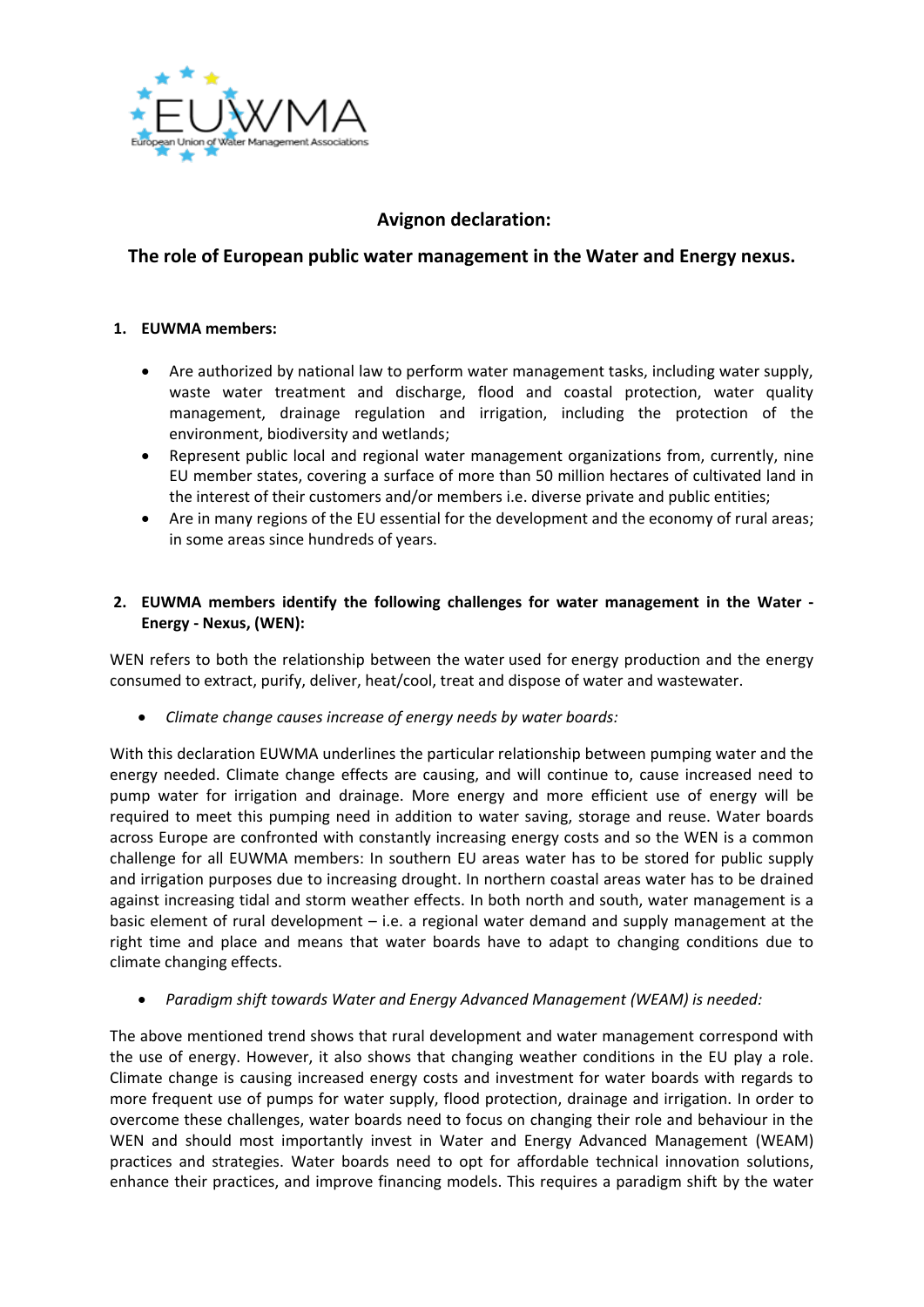

boards. Especially with regards to the importance of the WEN and their daily work in water management. A change of mind set by the water boards will however not be enough. Also politics and the public society need to become more aware of the crucial importance and impact of the WEN and the important role water boards can play. Naturally, this is very challenging for water boards. Although water is a common good and an essential resource for life quality of our citizens and the economy, it does not always receive the necessary attention in the political and public debate. As a consequence, it is still difficult for water boards to collect and receive sufficient funding in order to tackle and invest in challenges such as those related to the WEN.

• *The uptake of renewable energy by water boards is hampered:*

To change their practices while focusing on developing a strategy of WEAM, water boards could make more use of the possibility to create their own renewable energy, for example with wind, solar and thermal energy. At the moment, the production of renewable energy by water boards in the EU is still in its early stages of development and not yet reaching its full potential. Furthermore, there is a lack of (fiscal) incentives for the optimal production of renewable energy to overcome long payback times for the investments. Moreover, in many cases water boards are not considered as energy producers who should play their part in the energy market. Producing energy for third parties is even not always allowed. This is a missed opportunity. Water boards could potentially play an important role in producing sustainable and affordable energy, especially in rural areas. The uptake of renewable energy production by water boards is also hampered by the lack of experience and knowledge in this domain. All the more reason why it is of crucial importance that water boards share best practices amongst each other in EUWMA to foster knowledge and expertise.

• *More smart and affordable solutions needed for Energy efficiency:*

Another element linked to WEAM is energy efficiency. Ideally, pumps for water management are updated or replaced by more efficient pumps in order to lower the energy consumption and thus tackle the problem of increasing energy costs. Unfortunately, benefits always come after the costs and require long term investment plans. Improving the energy efficiency of existing pumps is often even more complicated. This is why more research is needed to develop affordable and more energy efficient pumping installations. Some EUWMA members focus on the flexibility of the renewable energy supply. These water boards use their pumping installations as much as possible at times when there is an abundance of (renewable) electric power available, when the contrary is the case they are buffering the water instead. These practices are not yet widely spread and more exchange of experiences in this regard could be very beneficial.

#### **3. Dealing with water and energy management challenges, EUWMA members recognise:**

• *Water boards contribute to climate mitigation:*

To limit climate change effects EUWMA members fully support the Paris climate agreement on climate change mitigation, adaptation and financing. Cost recovery in this aspect is the challenge for water boards serving the interest of their customers and/or members. EUWMA membership serves as an exchange and transfer of mitigation outcomes that will better enable water boards across Europe to adapt to the changing conditions due to climate change. Therefore, EUWMA provides an international platform for knowledge exchange within all EU states and other associated countries. Enforced renewable energy production and consumption systems are one of the Paris mitigation